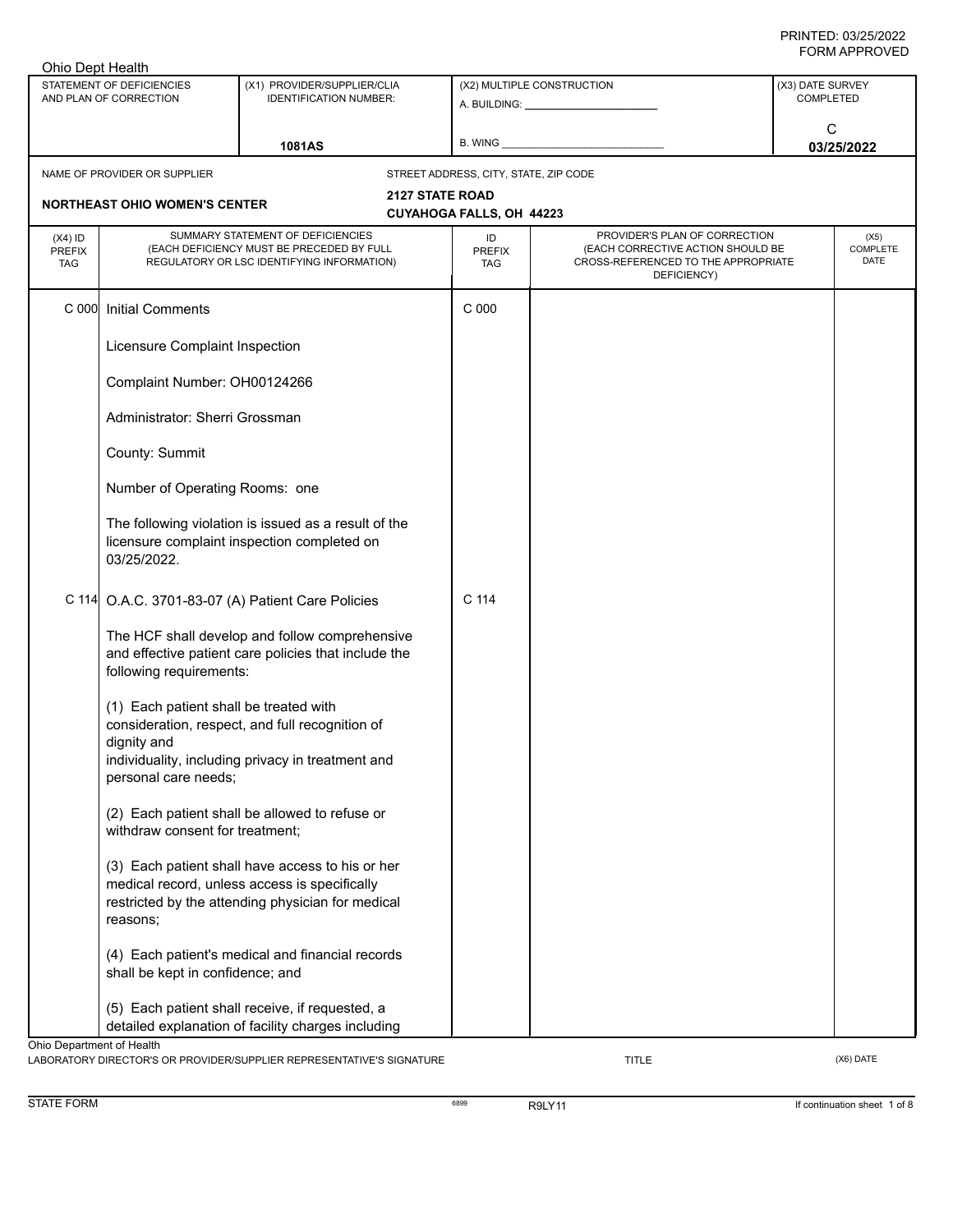| Ohio Dept Health                         |                                                     |                                                                                                                              |                                       |                                                                                                                          |                                      |
|------------------------------------------|-----------------------------------------------------|------------------------------------------------------------------------------------------------------------------------------|---------------------------------------|--------------------------------------------------------------------------------------------------------------------------|--------------------------------------|
|                                          | STATEMENT OF DEFICIENCIES<br>AND PLAN OF CORRECTION | (X1) PROVIDER/SUPPLIER/CLIA<br><b>IDENTIFICATION NUMBER:</b>                                                                 |                                       | (X2) MULTIPLE CONSTRUCTION<br>A. BUILDING: _________________                                                             | (X3) DATE SURVEY<br><b>COMPLETED</b> |
|                                          |                                                     |                                                                                                                              |                                       |                                                                                                                          | C                                    |
|                                          |                                                     | <b>1081AS</b>                                                                                                                | B. WING                               |                                                                                                                          | 03/25/2022                           |
|                                          | NAME OF PROVIDER OR SUPPLIER                        |                                                                                                                              | STREET ADDRESS, CITY, STATE, ZIP CODE |                                                                                                                          |                                      |
|                                          |                                                     | <b>2127 STATE ROAD</b>                                                                                                       |                                       |                                                                                                                          |                                      |
|                                          | <b>NORTHEAST OHIO WOMEN'S CENTER</b>                |                                                                                                                              | CUYAHOGA FALLS, OH 44223              |                                                                                                                          |                                      |
| $(X4)$ ID<br><b>PREFIX</b><br><b>TAG</b> |                                                     | SUMMARY STATEMENT OF DEFICIENCIES<br>(EACH DEFICIENCY MUST BE PRECEDED BY FULL<br>REGULATORY OR LSC IDENTIFYING INFORMATION) | ID<br>PREFIX<br><b>TAG</b>            | PROVIDER'S PLAN OF CORRECTION<br>(EACH CORRECTIVE ACTION SHOULD BE<br>CROSS-REFERENCED TO THE APPROPRIATE<br>DEFICIENCY) | (X5)<br>COMPLETE<br>DATE             |
| C 114                                    | Continued From page 1                               |                                                                                                                              | C 114                                 |                                                                                                                          |                                      |
|                                          | an itemized bill for services received.             |                                                                                                                              |                                       |                                                                                                                          |                                      |
|                                          |                                                     |                                                                                                                              |                                       |                                                                                                                          |                                      |
|                                          |                                                     |                                                                                                                              |                                       |                                                                                                                          |                                      |
|                                          |                                                     |                                                                                                                              |                                       |                                                                                                                          |                                      |
|                                          |                                                     |                                                                                                                              |                                       |                                                                                                                          |                                      |
|                                          | This Rule is not met as evidenced by:               |                                                                                                                              |                                       |                                                                                                                          |                                      |
|                                          |                                                     | Based on review of pictures provided from                                                                                    |                                       |                                                                                                                          |                                      |
|                                          |                                                     | outside source, record review, investigative report                                                                          |                                       |                                                                                                                          |                                      |
|                                          |                                                     | review, and interview with staff and outside                                                                                 |                                       |                                                                                                                          |                                      |
|                                          |                                                     | source, the facility failed to follow patient care<br>policies that ensured each patient's medical                           |                                       |                                                                                                                          |                                      |
|                                          |                                                     | records were kept in confidence and a patient's                                                                              |                                       |                                                                                                                          |                                      |
|                                          | privacy to treatment at the facility.               |                                                                                                                              |                                       |                                                                                                                          |                                      |
|                                          | Findings include:                                   |                                                                                                                              |                                       |                                                                                                                          |                                      |
|                                          |                                                     | Review of pictures provided by an outside source                                                                             |                                       |                                                                                                                          |                                      |
|                                          |                                                     | on 07/21/2021 and observation of the actual PHI                                                                              |                                       |                                                                                                                          |                                      |
|                                          |                                                     | on 10/18/2021 and 10/22/2021 of the contents                                                                                 |                                       |                                                                                                                          |                                      |
|                                          |                                                     | removed from the garbage dumpster outside of                                                                                 |                                       |                                                                                                                          |                                      |
|                                          |                                                     | the facility by this individual and visualized by the<br>investigators and identified in the investigative                   |                                       |                                                                                                                          |                                      |
|                                          | report revealed the following PHI:                  |                                                                                                                              |                                       |                                                                                                                          |                                      |
|                                          |                                                     |                                                                                                                              |                                       |                                                                                                                          |                                      |
|                                          |                                                     | Patient #1 - Green colored pharmacy receipt                                                                                  |                                       |                                                                                                                          |                                      |
|                                          |                                                     | identifying the patient's name and date of birth                                                                             |                                       |                                                                                                                          |                                      |
|                                          |                                                     | Patient #2 - Walgreens prescription receipt                                                                                  |                                       |                                                                                                                          |                                      |
|                                          |                                                     | identifying the patient's name, address and phone                                                                            |                                       |                                                                                                                          |                                      |
|                                          | number                                              |                                                                                                                              |                                       |                                                                                                                          |                                      |
|                                          |                                                     | Patient #3 - Rite-Aid pharmacy receipt identifying                                                                           |                                       |                                                                                                                          |                                      |
|                                          |                                                     | the patient's name, address and phone number                                                                                 |                                       |                                                                                                                          |                                      |
|                                          |                                                     |                                                                                                                              |                                       |                                                                                                                          |                                      |
|                                          |                                                     | Patient #4 - Five Rite-Aid pharmacy receipts and                                                                             |                                       |                                                                                                                          |                                      |
|                                          |                                                     | two Rite-Aid prescription bottles identifying the                                                                            |                                       |                                                                                                                          |                                      |
|                                          |                                                     | patient's name, address and phone number                                                                                     |                                       |                                                                                                                          |                                      |
|                                          |                                                     | Patient #5 - Northeast Ohio Women's Center                                                                                   |                                       |                                                                                                                          |                                      |
| Ohio Department of Health                |                                                     |                                                                                                                              |                                       |                                                                                                                          |                                      |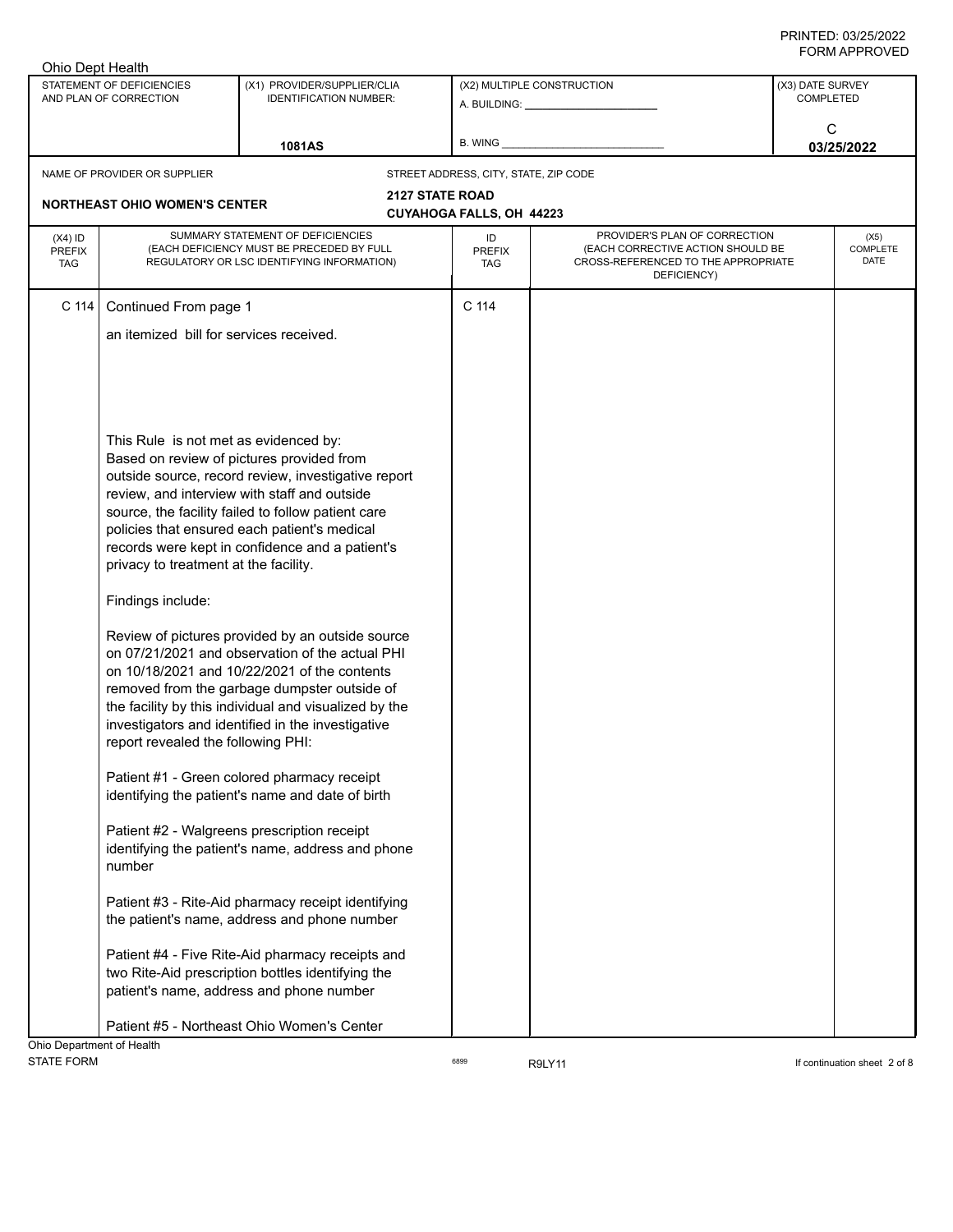| Ohio Dept Health                         |                                                     |                                                                                                                                                     |                                       |                                                                                                                          |                                      |
|------------------------------------------|-----------------------------------------------------|-----------------------------------------------------------------------------------------------------------------------------------------------------|---------------------------------------|--------------------------------------------------------------------------------------------------------------------------|--------------------------------------|
|                                          | STATEMENT OF DEFICIENCIES<br>AND PLAN OF CORRECTION | (X1) PROVIDER/SUPPLIER/CLIA<br><b>IDENTIFICATION NUMBER:</b>                                                                                        |                                       | (X2) MULTIPLE CONSTRUCTION                                                                                               | (X3) DATE SURVEY<br><b>COMPLETED</b> |
|                                          |                                                     | <b>1081AS</b>                                                                                                                                       | B. WING                               |                                                                                                                          | C<br>03/25/2022                      |
|                                          | NAME OF PROVIDER OR SUPPLIER                        |                                                                                                                                                     | STREET ADDRESS, CITY, STATE, ZIP CODE |                                                                                                                          |                                      |
|                                          |                                                     | <b>2127 STATE ROAD</b>                                                                                                                              |                                       |                                                                                                                          |                                      |
|                                          | <b>NORTHEAST OHIO WOMEN'S CENTER</b>                |                                                                                                                                                     | CUYAHOGA FALLS, OH 44223              |                                                                                                                          |                                      |
| $(X4)$ ID<br><b>PREFIX</b><br><b>TAG</b> |                                                     | SUMMARY STATEMENT OF DEFICIENCIES<br>(EACH DEFICIENCY MUST BE PRECEDED BY FULL<br>REGULATORY OR LSC IDENTIFYING INFORMATION)                        | ID<br>PREFIX<br><b>TAG</b>            | PROVIDER'S PLAN OF CORRECTION<br>(EACH CORRECTIVE ACTION SHOULD BE<br>CROSS-REFERENCED TO THE APPROPRIATE<br>DEFICIENCY) | (X5)<br>COMPLETE<br>DATE             |
| C 114                                    | Continued From page 2                               |                                                                                                                                                     | C 114                                 |                                                                                                                          |                                      |
|                                          | name and birthdate                                  | (NEOWC) prescription identifying the patient's                                                                                                      |                                       |                                                                                                                          |                                      |
|                                          | patient's name and birthdate                        | Patient #6 - NEOWC prescription identifying the                                                                                                     |                                       |                                                                                                                          |                                      |
|                                          | patient's name and birthdate                        | Patient #7 - NEOWC prescription identifying the                                                                                                     |                                       |                                                                                                                          |                                      |
|                                          | patient's name and birthdate                        | Patient #8 - NEOWC prescription identifying the                                                                                                     |                                       |                                                                                                                          |                                      |
|                                          | patient's name and birthdate                        | Patient #9 - NEOWC prescription identifying the                                                                                                     |                                       |                                                                                                                          |                                      |
|                                          |                                                     | Patient #10 - Five Rite-Aid pharmacy receipts and<br>two Rite-Aid prescription bottles identifying the<br>patient's name, address and phone number. |                                       |                                                                                                                          |                                      |
|                                          | number                                              | Patient #11 - Two prescription bottle labels<br>identifying the patient's name, address and phone                                                   |                                       |                                                                                                                          |                                      |
|                                          |                                                     | Patient #12 - Emergency Room Wrist Band<br>identifying the patient's name and birthdate                                                             |                                       |                                                                                                                          |                                      |
|                                          | birthdate and phone number.                         | Patient #13 - Pathology Laboratory lab results fax<br>pages 1, 3, 4 of 4 identifying the patient's name,                                            |                                       |                                                                                                                          |                                      |
|                                          | birthdate                                           | Patient #14 - Pathology Laboratories testing<br>request form identifying the patient's name and                                                     |                                       |                                                                                                                          |                                      |
|                                          | birthdate                                           | Patient #15 - Pathology Laboratories testing<br>request form identifying the patient's name and                                                     |                                       |                                                                                                                          |                                      |
|                                          |                                                     | Patient #16 - Walgreens pharmacy prescription<br>receipt, Klein pharmacy green colored receipt,                                                     |                                       |                                                                                                                          |                                      |
| Ohio Department of Health                |                                                     |                                                                                                                                                     |                                       |                                                                                                                          |                                      |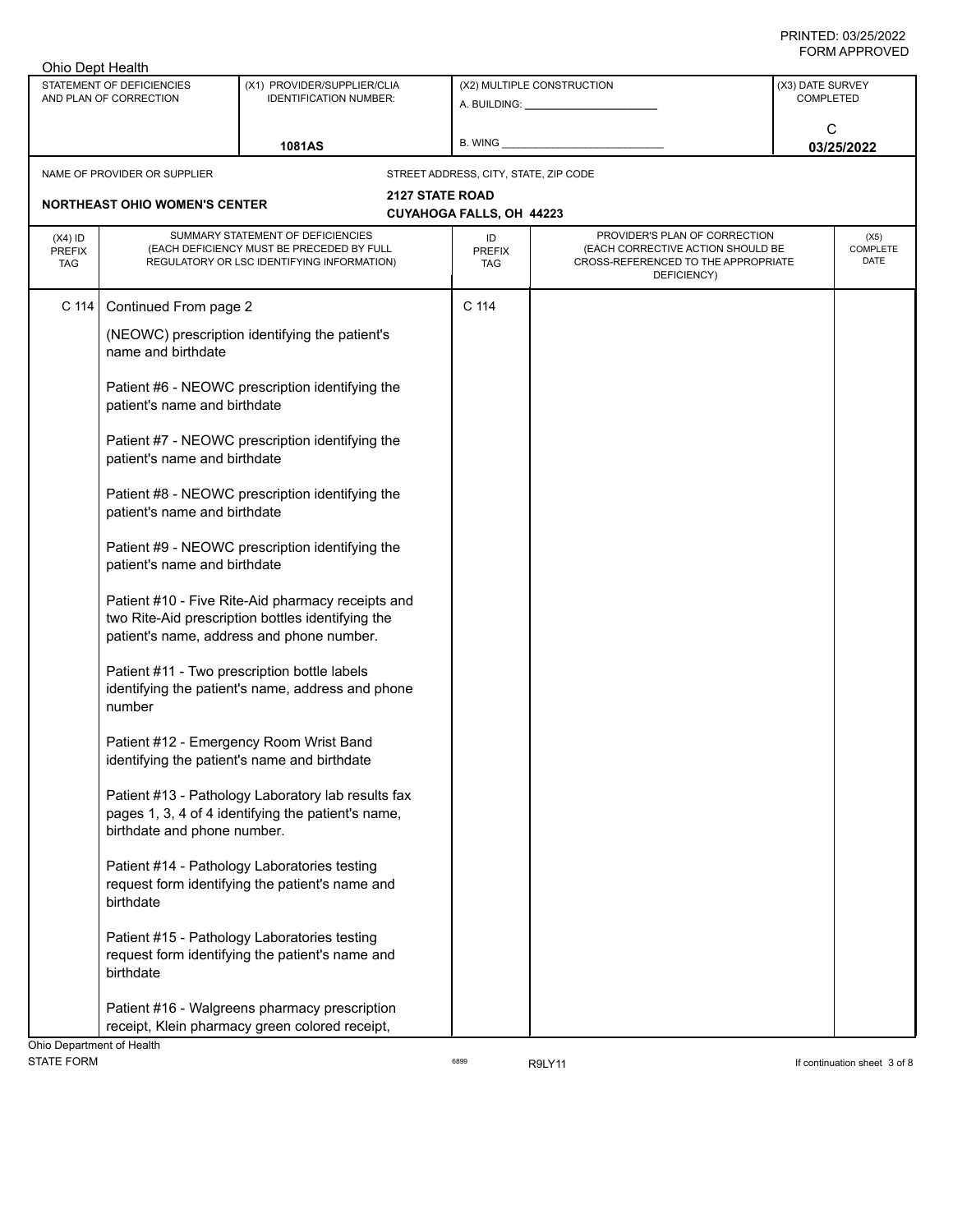| (X3) DATE SURVEY<br>STATEMENT OF DEFICIENCIES<br>(X1) PROVIDER/SUPPLIER/CLIA<br>(X2) MULTIPLE CONSTRUCTION<br>AND PLAN OF CORRECTION<br><b>IDENTIFICATION NUMBER:</b><br><b>COMPLETED</b><br>C<br>B. WING<br>03/25/2022<br><b>1081AS</b><br>NAME OF PROVIDER OR SUPPLIER<br>STREET ADDRESS, CITY, STATE, ZIP CODE<br><b>2127 STATE ROAD</b><br><b>NORTHEAST OHIO WOMEN'S CENTER</b><br>CUYAHOGA FALLS, OH 44223<br>SUMMARY STATEMENT OF DEFICIENCIES<br>PROVIDER'S PLAN OF CORRECTION<br>$(X4)$ ID<br>ID<br>(EACH DEFICIENCY MUST BE PRECEDED BY FULL<br>(EACH CORRECTIVE ACTION SHOULD BE<br><b>PREFIX</b><br>PREFIX<br>REGULATORY OR LSC IDENTIFYING INFORMATION)<br>CROSS-REFERENCED TO THE APPROPRIATE<br><b>TAG</b><br><b>TAG</b><br>DEFICIENCY)<br>C 114<br>C <sub>114</sub><br>Continued From page 3<br>two Klein prescription bottle labels, and<br>prescription box for medroxyprogesterone<br>acetate identifying the patient's name, birthdate,<br>address and phone number.<br>Patient #17 - Klein pharmacy green colored<br>receipt, two Klein prescription bottle labels<br>identifying the patient's name, address and phone<br>number.<br>Patient #18 - Klein pharmacy green colored<br>receipt, two Klein prescription bottle labels, and<br>prescription box for medroxyprogesterone<br>acetate identifying the patient's name, address<br>and phone number.<br>Patient #19 - Ripped CVS pharmacy receipt<br>identifying the patient's name and address<br>Patient #20 - Two CVS pharmacy receipts<br>identifying the patient's name, birthdate, address<br>and phone number<br>Patient #21 - NEOWC Private Physician Meeting<br>form identifying the patient's name and birthdate<br>Patient #22 - Pathology Laboratories testing<br>request form identifying the patient's name and<br>birthdate<br>Patient #23 - Pathology Laboratories lab results<br>identifying the patient's name and birthdate | Ohio Dept Health |  |  |                          |
|--------------------------------------------------------------------------------------------------------------------------------------------------------------------------------------------------------------------------------------------------------------------------------------------------------------------------------------------------------------------------------------------------------------------------------------------------------------------------------------------------------------------------------------------------------------------------------------------------------------------------------------------------------------------------------------------------------------------------------------------------------------------------------------------------------------------------------------------------------------------------------------------------------------------------------------------------------------------------------------------------------------------------------------------------------------------------------------------------------------------------------------------------------------------------------------------------------------------------------------------------------------------------------------------------------------------------------------------------------------------------------------------------------------------------------------------------------------------------------------------------------------------------------------------------------------------------------------------------------------------------------------------------------------------------------------------------------------------------------------------------------------------------------------------------------------------------------------------------------------------------------------------------------------------------|------------------|--|--|--------------------------|
|                                                                                                                                                                                                                                                                                                                                                                                                                                                                                                                                                                                                                                                                                                                                                                                                                                                                                                                                                                                                                                                                                                                                                                                                                                                                                                                                                                                                                                                                                                                                                                                                                                                                                                                                                                                                                                                                                                                          |                  |  |  |                          |
|                                                                                                                                                                                                                                                                                                                                                                                                                                                                                                                                                                                                                                                                                                                                                                                                                                                                                                                                                                                                                                                                                                                                                                                                                                                                                                                                                                                                                                                                                                                                                                                                                                                                                                                                                                                                                                                                                                                          |                  |  |  |                          |
|                                                                                                                                                                                                                                                                                                                                                                                                                                                                                                                                                                                                                                                                                                                                                                                                                                                                                                                                                                                                                                                                                                                                                                                                                                                                                                                                                                                                                                                                                                                                                                                                                                                                                                                                                                                                                                                                                                                          |                  |  |  |                          |
|                                                                                                                                                                                                                                                                                                                                                                                                                                                                                                                                                                                                                                                                                                                                                                                                                                                                                                                                                                                                                                                                                                                                                                                                                                                                                                                                                                                                                                                                                                                                                                                                                                                                                                                                                                                                                                                                                                                          |                  |  |  |                          |
|                                                                                                                                                                                                                                                                                                                                                                                                                                                                                                                                                                                                                                                                                                                                                                                                                                                                                                                                                                                                                                                                                                                                                                                                                                                                                                                                                                                                                                                                                                                                                                                                                                                                                                                                                                                                                                                                                                                          |                  |  |  |                          |
|                                                                                                                                                                                                                                                                                                                                                                                                                                                                                                                                                                                                                                                                                                                                                                                                                                                                                                                                                                                                                                                                                                                                                                                                                                                                                                                                                                                                                                                                                                                                                                                                                                                                                                                                                                                                                                                                                                                          |                  |  |  | (X5)<br>COMPLETE<br>DATE |
|                                                                                                                                                                                                                                                                                                                                                                                                                                                                                                                                                                                                                                                                                                                                                                                                                                                                                                                                                                                                                                                                                                                                                                                                                                                                                                                                                                                                                                                                                                                                                                                                                                                                                                                                                                                                                                                                                                                          |                  |  |  |                          |
|                                                                                                                                                                                                                                                                                                                                                                                                                                                                                                                                                                                                                                                                                                                                                                                                                                                                                                                                                                                                                                                                                                                                                                                                                                                                                                                                                                                                                                                                                                                                                                                                                                                                                                                                                                                                                                                                                                                          |                  |  |  |                          |
|                                                                                                                                                                                                                                                                                                                                                                                                                                                                                                                                                                                                                                                                                                                                                                                                                                                                                                                                                                                                                                                                                                                                                                                                                                                                                                                                                                                                                                                                                                                                                                                                                                                                                                                                                                                                                                                                                                                          |                  |  |  |                          |
|                                                                                                                                                                                                                                                                                                                                                                                                                                                                                                                                                                                                                                                                                                                                                                                                                                                                                                                                                                                                                                                                                                                                                                                                                                                                                                                                                                                                                                                                                                                                                                                                                                                                                                                                                                                                                                                                                                                          |                  |  |  |                          |
|                                                                                                                                                                                                                                                                                                                                                                                                                                                                                                                                                                                                                                                                                                                                                                                                                                                                                                                                                                                                                                                                                                                                                                                                                                                                                                                                                                                                                                                                                                                                                                                                                                                                                                                                                                                                                                                                                                                          |                  |  |  |                          |
|                                                                                                                                                                                                                                                                                                                                                                                                                                                                                                                                                                                                                                                                                                                                                                                                                                                                                                                                                                                                                                                                                                                                                                                                                                                                                                                                                                                                                                                                                                                                                                                                                                                                                                                                                                                                                                                                                                                          |                  |  |  |                          |
|                                                                                                                                                                                                                                                                                                                                                                                                                                                                                                                                                                                                                                                                                                                                                                                                                                                                                                                                                                                                                                                                                                                                                                                                                                                                                                                                                                                                                                                                                                                                                                                                                                                                                                                                                                                                                                                                                                                          |                  |  |  |                          |
|                                                                                                                                                                                                                                                                                                                                                                                                                                                                                                                                                                                                                                                                                                                                                                                                                                                                                                                                                                                                                                                                                                                                                                                                                                                                                                                                                                                                                                                                                                                                                                                                                                                                                                                                                                                                                                                                                                                          |                  |  |  |                          |
|                                                                                                                                                                                                                                                                                                                                                                                                                                                                                                                                                                                                                                                                                                                                                                                                                                                                                                                                                                                                                                                                                                                                                                                                                                                                                                                                                                                                                                                                                                                                                                                                                                                                                                                                                                                                                                                                                                                          |                  |  |  |                          |
| Patient #24 - Two Walgreens prescription<br>pamphlets, Two Walgreens pharmacy<br>prescription bottles identifying the patient's name,<br>address and phone number.                                                                                                                                                                                                                                                                                                                                                                                                                                                                                                                                                                                                                                                                                                                                                                                                                                                                                                                                                                                                                                                                                                                                                                                                                                                                                                                                                                                                                                                                                                                                                                                                                                                                                                                                                       |                  |  |  |                          |
| Patient #25 - Klein pharmacy green colored<br>receipt, Two Klein prescription bottle labels<br>Ohio Department of Health                                                                                                                                                                                                                                                                                                                                                                                                                                                                                                                                                                                                                                                                                                                                                                                                                                                                                                                                                                                                                                                                                                                                                                                                                                                                                                                                                                                                                                                                                                                                                                                                                                                                                                                                                                                                 |                  |  |  |                          |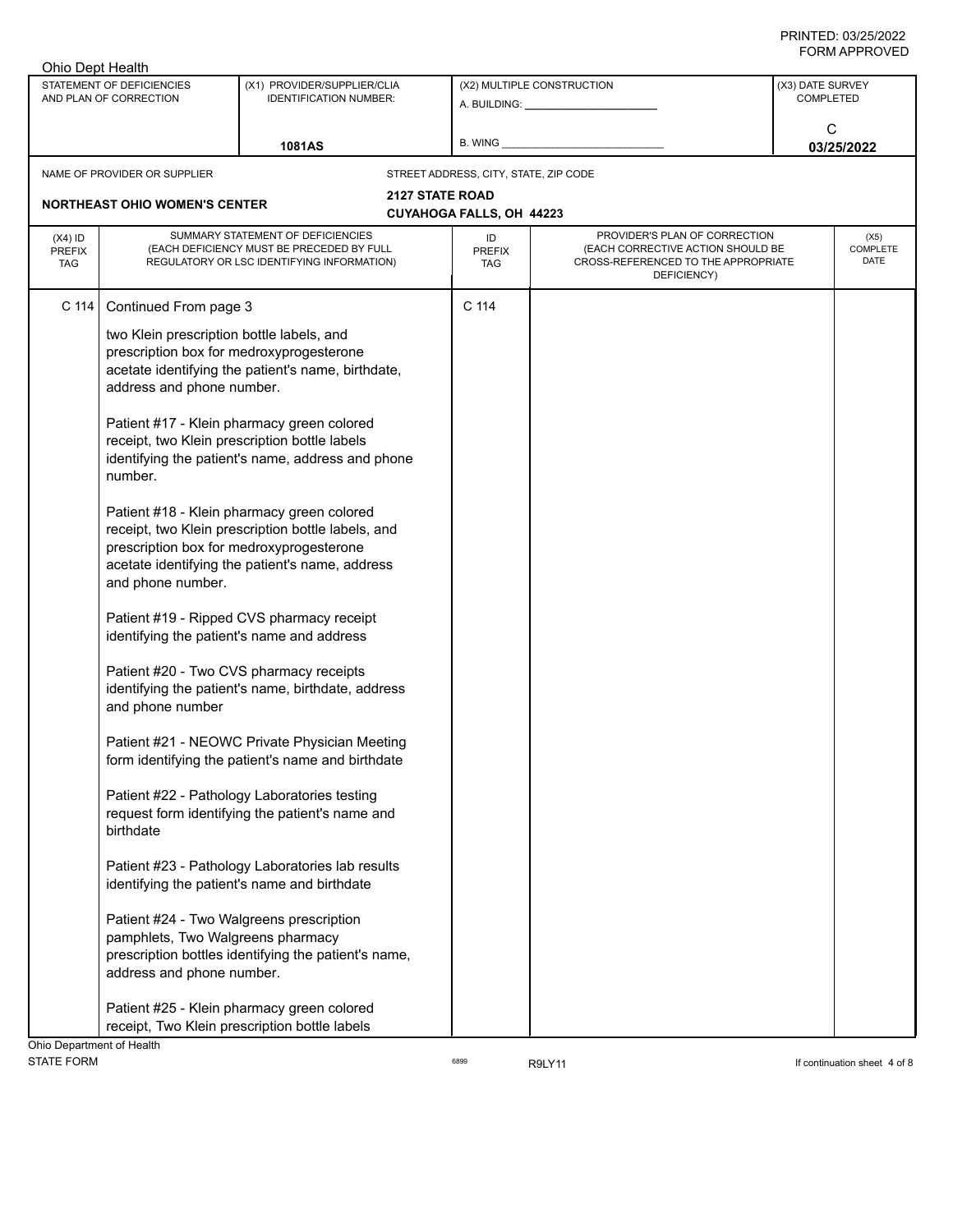| Ohio Dept Health                         |                                                     |                                                                                                                              |                                       |                                                                                                                          |                                      |  |
|------------------------------------------|-----------------------------------------------------|------------------------------------------------------------------------------------------------------------------------------|---------------------------------------|--------------------------------------------------------------------------------------------------------------------------|--------------------------------------|--|
|                                          | STATEMENT OF DEFICIENCIES<br>AND PLAN OF CORRECTION | (X1) PROVIDER/SUPPLIER/CLIA<br><b>IDENTIFICATION NUMBER:</b>                                                                 |                                       | (X2) MULTIPLE CONSTRUCTION                                                                                               | (X3) DATE SURVEY<br><b>COMPLETED</b> |  |
|                                          |                                                     | <b>1081AS</b>                                                                                                                | B. WING                               |                                                                                                                          | C<br>03/25/2022                      |  |
|                                          | NAME OF PROVIDER OR SUPPLIER                        |                                                                                                                              | STREET ADDRESS, CITY, STATE, ZIP CODE |                                                                                                                          |                                      |  |
|                                          |                                                     | <b>2127 STATE ROAD</b>                                                                                                       |                                       |                                                                                                                          |                                      |  |
|                                          | <b>NORTHEAST OHIO WOMEN'S CENTER</b>                |                                                                                                                              | CUYAHOGA FALLS, OH 44223              |                                                                                                                          |                                      |  |
| $(X4)$ ID<br><b>PREFIX</b><br><b>TAG</b> |                                                     | SUMMARY STATEMENT OF DEFICIENCIES<br>(EACH DEFICIENCY MUST BE PRECEDED BY FULL<br>REGULATORY OR LSC IDENTIFYING INFORMATION) | ID<br>PREFIX<br><b>TAG</b>            | PROVIDER'S PLAN OF CORRECTION<br>(EACH CORRECTIVE ACTION SHOULD BE<br>CROSS-REFERENCED TO THE APPROPRIATE<br>DEFICIENCY) | (X5)<br>COMPLETE<br>DATE             |  |
| C 114                                    | Continued From page 4                               |                                                                                                                              | C 114                                 |                                                                                                                          |                                      |  |
|                                          | number.                                             | identifying the patient's name, address and phone                                                                            |                                       |                                                                                                                          |                                      |  |
|                                          | the patient's name and address.                     | Patient #26 - Klein pharmacy green colored<br>receipt, Klein prescription bottle label identifying                           |                                       |                                                                                                                          |                                      |  |
|                                          | number                                              | Patient #27 - Five Rite-Aid prescription receipts<br>identifying the patient's name, address and phone                       |                                       |                                                                                                                          |                                      |  |
|                                          |                                                     | Patient #28 - Medical Abortion Note Sheet<br>identifying the patient's name and birthdate                                    |                                       |                                                                                                                          |                                      |  |
|                                          |                                                     | Patient #29 - Two Rite-Aid prescription bottles<br>identifying the patient's name and address                                |                                       |                                                                                                                          |                                      |  |
|                                          |                                                     | Patient #30 - Two Klein prescription bottles<br>identifying the patient's name and address                                   |                                       |                                                                                                                          |                                      |  |
|                                          | patient's name and address                          | Patient #31 - Prescription bottle identifying the                                                                            |                                       |                                                                                                                          |                                      |  |
|                                          |                                                     | Patient #32 - Two Rite-Aid prescription bottles<br>identifying the patient's name and address                                |                                       |                                                                                                                          |                                      |  |
|                                          |                                                     | Patient #33 - Two Rite-Aid prescription bottles<br>identifying the patient's name and address                                |                                       |                                                                                                                          |                                      |  |
|                                          |                                                     | Patient #34 - Medroxyprogesterone prescription<br>box identifying the patient's name and address                             |                                       |                                                                                                                          |                                      |  |
|                                          |                                                     | Patient #35 - Two Klein prescription bottles<br>identifying the patient's name and address                                   |                                       |                                                                                                                          |                                      |  |
|                                          | Patient #36 - Rite-Aid prescription bottle          | identifying the patient's name and address                                                                                   |                                       |                                                                                                                          |                                      |  |
| Ohio Department of Health                | the patient's name                                  | Patient #37 - Marc prescription bottle identifying                                                                           |                                       |                                                                                                                          |                                      |  |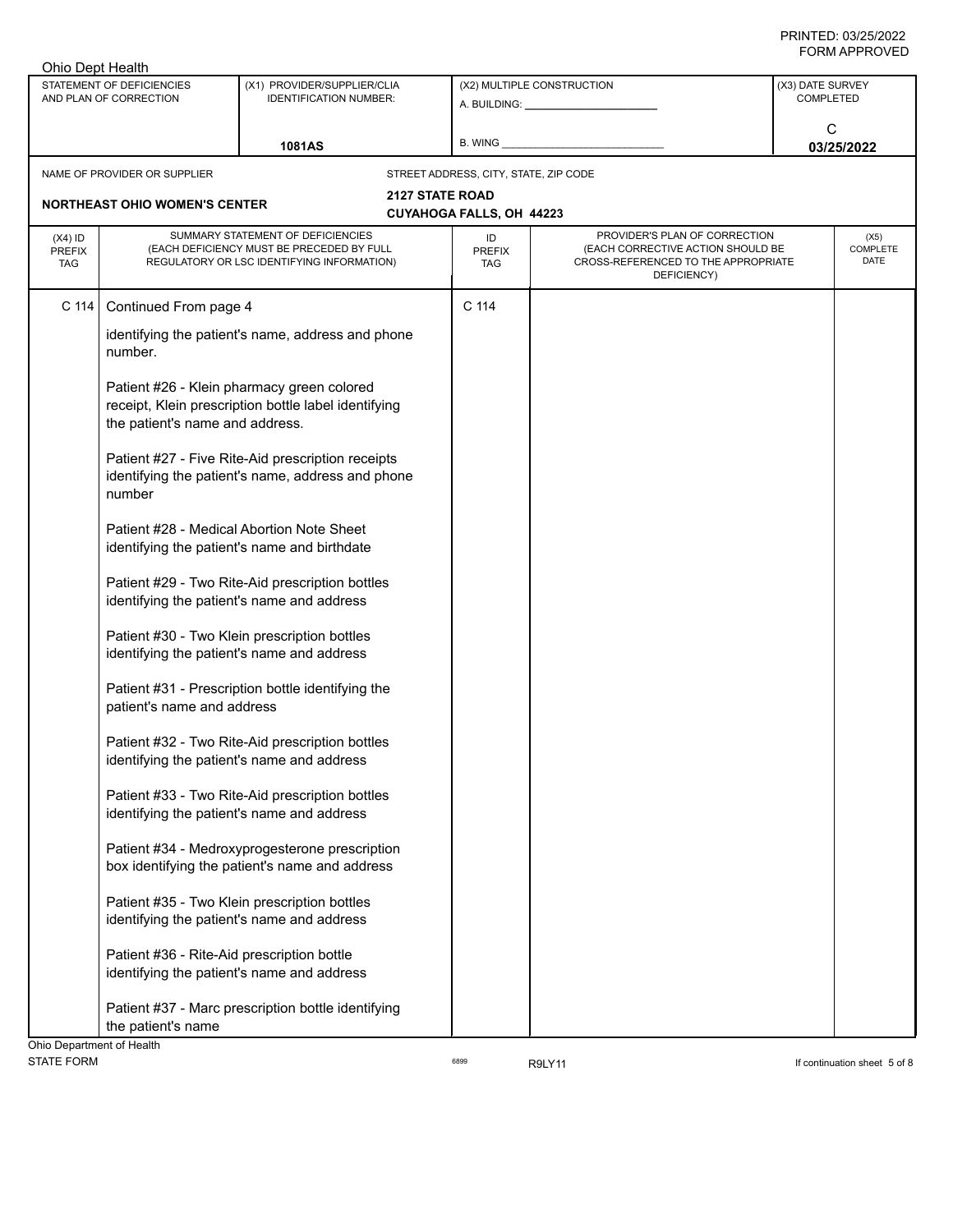| Ohio Dept Health                         |                                                                                     |                                                                                                                                                                                                                                                                                                                                                                                                                                                                                                              |                                       |                                                                                                                          |                                      |
|------------------------------------------|-------------------------------------------------------------------------------------|--------------------------------------------------------------------------------------------------------------------------------------------------------------------------------------------------------------------------------------------------------------------------------------------------------------------------------------------------------------------------------------------------------------------------------------------------------------------------------------------------------------|---------------------------------------|--------------------------------------------------------------------------------------------------------------------------|--------------------------------------|
|                                          | STATEMENT OF DEFICIENCIES<br>AND PLAN OF CORRECTION                                 | (X1) PROVIDER/SUPPLIER/CLIA<br><b>IDENTIFICATION NUMBER:</b>                                                                                                                                                                                                                                                                                                                                                                                                                                                 |                                       | (X2) MULTIPLE CONSTRUCTION                                                                                               | (X3) DATE SURVEY<br><b>COMPLETED</b> |
|                                          |                                                                                     | 1081AS                                                                                                                                                                                                                                                                                                                                                                                                                                                                                                       | B. WING                               |                                                                                                                          | C<br>03/25/2022                      |
|                                          | NAME OF PROVIDER OR SUPPLIER                                                        |                                                                                                                                                                                                                                                                                                                                                                                                                                                                                                              | STREET ADDRESS, CITY, STATE, ZIP CODE |                                                                                                                          |                                      |
|                                          | <b>NORTHEAST OHIO WOMEN'S CENTER</b>                                                | <b>2127 STATE ROAD</b>                                                                                                                                                                                                                                                                                                                                                                                                                                                                                       | <b>CUYAHOGA FALLS, OH 44223</b>       |                                                                                                                          |                                      |
| $(X4)$ ID<br><b>PREFIX</b><br><b>TAG</b> |                                                                                     | SUMMARY STATEMENT OF DEFICIENCIES<br>(EACH DEFICIENCY MUST BE PRECEDED BY FULL<br>REGULATORY OR LSC IDENTIFYING INFORMATION)                                                                                                                                                                                                                                                                                                                                                                                 | ID<br><b>PREFIX</b><br><b>TAG</b>     | PROVIDER'S PLAN OF CORRECTION<br>(EACH CORRECTIVE ACTION SHOULD BE<br>CROSS-REFERENCED TO THE APPROPRIATE<br>DEFICIENCY) | (X5)<br><b>COMPLETE</b><br>DATE      |
| C 114                                    | Continued From page 5                                                               |                                                                                                                                                                                                                                                                                                                                                                                                                                                                                                              | C 114                                 |                                                                                                                          |                                      |
|                                          | identifying the patient's name and address                                          | Patient #38 - Two Rite-Aid prescription bottles                                                                                                                                                                                                                                                                                                                                                                                                                                                              |                                       |                                                                                                                          |                                      |
|                                          | identifying the patient's name and address                                          | Patient #39 - Two CVS prescription bottles                                                                                                                                                                                                                                                                                                                                                                                                                                                                   |                                       |                                                                                                                          |                                      |
|                                          | Patient #40 - Unknown pharmacy bottle<br>identifying the patient's name and address |                                                                                                                                                                                                                                                                                                                                                                                                                                                                                                              |                                       |                                                                                                                          |                                      |
|                                          | Patient #41 - Unknown pharmacy bottle<br>identifying the patient's name and address |                                                                                                                                                                                                                                                                                                                                                                                                                                                                                                              |                                       |                                                                                                                          |                                      |
|                                          | identifying the patient's name and address                                          | Patient #42 - Walgreens prescription bottle                                                                                                                                                                                                                                                                                                                                                                                                                                                                  |                                       |                                                                                                                          |                                      |
|                                          | patient's names and phone numbers.                                                  | Patients #16, #20, #43, #44, #45, #46, #47, #48<br>#49, #50, #51, #52, #53, #54, #55, and #56 -<br>Appointment Calendar Document identifying the                                                                                                                                                                                                                                                                                                                                                             |                                       |                                                                                                                          |                                      |
|                                          | facility.                                                                           | Review of records, including medical records,<br>patient surgery lists, and appointment calendar<br>documents revealed at least 47 of the 56 patients<br>identified above were recent patients of the                                                                                                                                                                                                                                                                                                        |                                       |                                                                                                                          |                                      |
|                                          | Sunday. He left the PHI with Right to Life                                          | A Teams Call was conducted on 09/13/21 from<br>1:30 PM to 2:18 PM with an individual who found<br>personal health information (PHI) in the dumpster<br>outside the facility. The individual stated he<br>thought this was on 06/15/21 or 06/17/21 but did<br>not write down the date. He came back a week<br>later on his way back from Michigan but did not<br>find anything. He stated the first two times were<br>Sunday and Monday and then a week later on<br>Northeast Ohio located at 572 West Market |                                       |                                                                                                                          |                                      |
|                                          | Street in Akron.                                                                    |                                                                                                                                                                                                                                                                                                                                                                                                                                                                                                              |                                       |                                                                                                                          |                                      |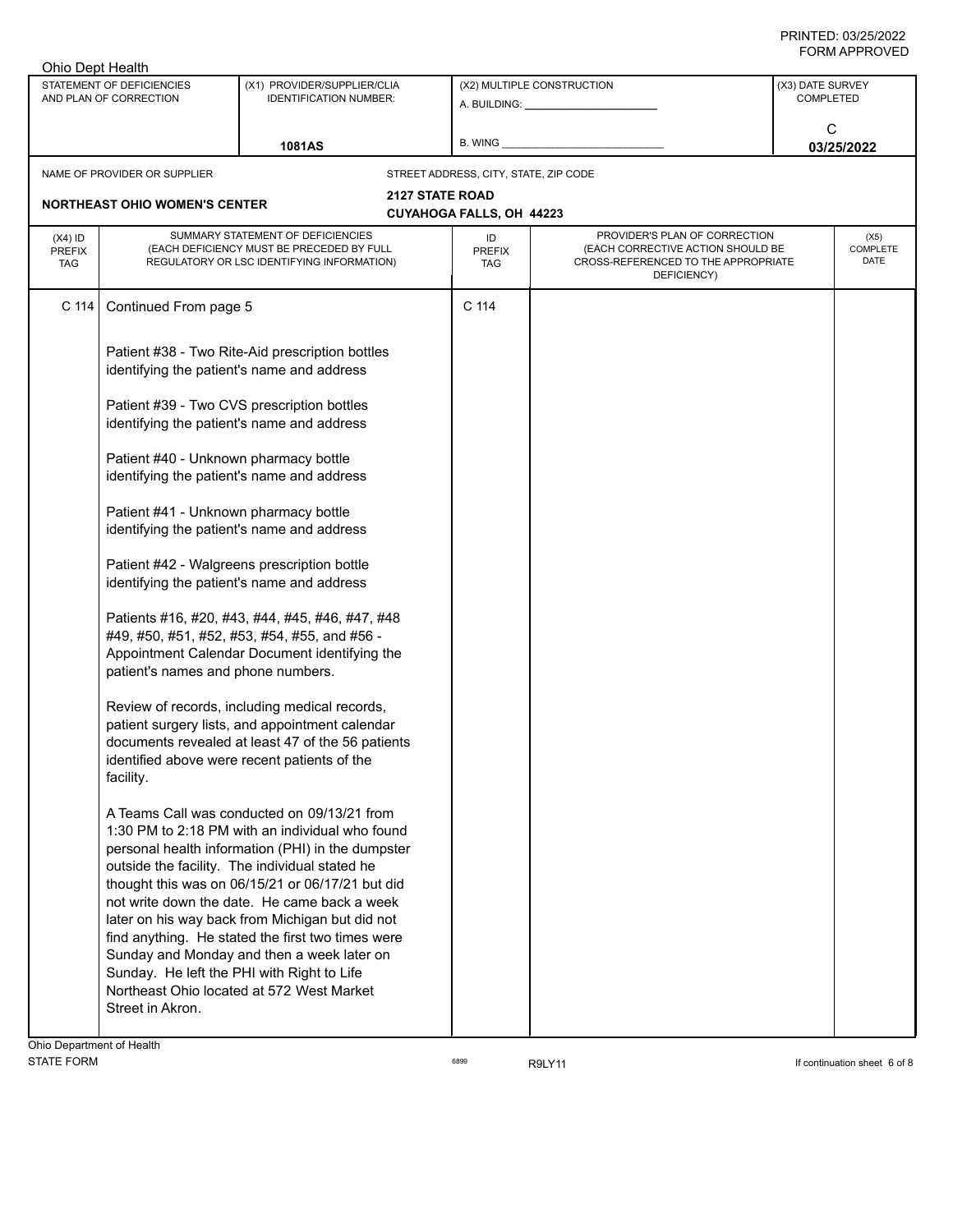| Ohio Dept Health                         |                                                     |                                                                                                                              |                                       |                                                                                                                          |                                      |
|------------------------------------------|-----------------------------------------------------|------------------------------------------------------------------------------------------------------------------------------|---------------------------------------|--------------------------------------------------------------------------------------------------------------------------|--------------------------------------|
|                                          | STATEMENT OF DEFICIENCIES<br>AND PLAN OF CORRECTION | (X1) PROVIDER/SUPPLIER/CLIA<br><b>IDENTIFICATION NUMBER:</b>                                                                 |                                       | (X2) MULTIPLE CONSTRUCTION                                                                                               | (X3) DATE SURVEY<br><b>COMPLETED</b> |
|                                          |                                                     |                                                                                                                              |                                       |                                                                                                                          | C                                    |
|                                          |                                                     | <b>1081AS</b>                                                                                                                | B. WING                               |                                                                                                                          | 03/25/2022                           |
|                                          | NAME OF PROVIDER OR SUPPLIER                        |                                                                                                                              | STREET ADDRESS, CITY, STATE, ZIP CODE |                                                                                                                          |                                      |
|                                          | <b>NORTHEAST OHIO WOMEN'S CENTER</b>                |                                                                                                                              | <b>2127 STATE ROAD</b>                |                                                                                                                          |                                      |
|                                          |                                                     |                                                                                                                              | <b>CUYAHOGA FALLS, OH 44223</b>       |                                                                                                                          |                                      |
| $(X4)$ ID<br><b>PREFIX</b><br><b>TAG</b> |                                                     | SUMMARY STATEMENT OF DEFICIENCIES<br>(EACH DEFICIENCY MUST BE PRECEDED BY FULL<br>REGULATORY OR LSC IDENTIFYING INFORMATION) | ID<br>PREFIX<br><b>TAG</b>            | PROVIDER'S PLAN OF CORRECTION<br>(EACH CORRECTIVE ACTION SHOULD BE<br>CROSS-REFERENCED TO THE APPROPRIATE<br>DEFICIENCY) | (X5)<br>COMPLETE<br>DATE             |
| C 114                                    | Continued From page 6                               |                                                                                                                              | C 114                                 |                                                                                                                          |                                      |
|                                          | Review of the facility policy titled Patient        |                                                                                                                              |                                       |                                                                                                                          |                                      |
|                                          |                                                     | Information, effective 07/08/21, revealed patients                                                                           |                                       |                                                                                                                          |                                      |
|                                          |                                                     | were not to dispose of their personal information                                                                            |                                       |                                                                                                                          |                                      |
|                                          |                                                     | into the facility's trash cans. When patients bring                                                                          |                                       |                                                                                                                          |                                      |
|                                          |                                                     | in prescriptions that have been filled, they will be                                                                         |                                       |                                                                                                                          |                                      |
|                                          |                                                     | instructed no to dispose of the empty bottles or                                                                             |                                       |                                                                                                                          |                                      |
|                                          |                                                     | prescription bag into our trash. Patients can give                                                                           |                                       |                                                                                                                          |                                      |
|                                          |                                                     | these items to a staff member who will then shred                                                                            |                                       |                                                                                                                          |                                      |
|                                          |                                                     | the item. When patients have prescriptions that                                                                              |                                       |                                                                                                                          |                                      |
|                                          |                                                     | they do not want to fill, they will be instructed to                                                                         |                                       |                                                                                                                          |                                      |
|                                          |                                                     | give that prescription to a staff member to be                                                                               |                                       |                                                                                                                          |                                      |
|                                          |                                                     | shredded or to take the prescription with them so                                                                            |                                       |                                                                                                                          |                                      |
|                                          | they can destroy it themselves.                     |                                                                                                                              |                                       |                                                                                                                          |                                      |
|                                          |                                                     | Review of the policy titled, Quality Assurance,                                                                              |                                       |                                                                                                                          |                                      |
|                                          |                                                     | related to prescription bottles effective 01/01/14                                                                           |                                       |                                                                                                                          |                                      |
|                                          |                                                     | revealed patients' prescription bottles may not be                                                                           |                                       |                                                                                                                          |                                      |
|                                          |                                                     | discarded into the trash. When patients are                                                                                  |                                       |                                                                                                                          |                                      |
|                                          |                                                     | instructed to take their medications, staff should                                                                           |                                       |                                                                                                                          |                                      |
|                                          |                                                     | either have patient keep their bottles or staff will                                                                         |                                       |                                                                                                                          |                                      |
|                                          |                                                     | remove labels from bottles and shred the labels.                                                                             |                                       |                                                                                                                          |                                      |
|                                          |                                                     | Any other items that patients do not want to keep<br>they should give to staff to shred. Patients are                        |                                       |                                                                                                                          |                                      |
|                                          | advised that they cannot put their private          |                                                                                                                              |                                       |                                                                                                                          |                                      |
|                                          |                                                     | information into our trash. If patients discard their                                                                        |                                       |                                                                                                                          |                                      |
|                                          |                                                     | own personal items into our trash without staff's                                                                            |                                       |                                                                                                                          |                                      |
|                                          |                                                     | knowledge, they are doing so with the knowledge                                                                              |                                       |                                                                                                                          |                                      |
|                                          |                                                     | that we will be unable to protect that information.                                                                          |                                       |                                                                                                                          |                                      |
|                                          |                                                     | Signs were observed on 07/21/21, posted in the                                                                               |                                       |                                                                                                                          |                                      |
|                                          |                                                     | facility, that stated, "Attention Patients Do Not                                                                            |                                       |                                                                                                                          |                                      |
|                                          |                                                     | Discard Anything with your Personal Information                                                                              |                                       |                                                                                                                          |                                      |
|                                          |                                                     | On It Into Our Trash! If You Have Items That You                                                                             |                                       |                                                                                                                          |                                      |
|                                          |                                                     | Don't Want To Take With You, Please Give It To a                                                                             |                                       |                                                                                                                          |                                      |
|                                          | Staff Member So, It Can Be Shredded."               |                                                                                                                              |                                       |                                                                                                                          |                                      |
|                                          |                                                     | On 09/14/21 at 11:19 AM a phone interview was                                                                                |                                       |                                                                                                                          |                                      |
|                                          |                                                     | conducted with a former Medical Assistant that                                                                               |                                       |                                                                                                                          |                                      |
|                                          |                                                     | worked for the facility. When asked about Patient                                                                            |                                       |                                                                                                                          |                                      |
|                                          |                                                     | Health Information and Biohazard disposal she                                                                                |                                       |                                                                                                                          |                                      |
| Ohio Department of Health                |                                                     |                                                                                                                              |                                       |                                                                                                                          |                                      |